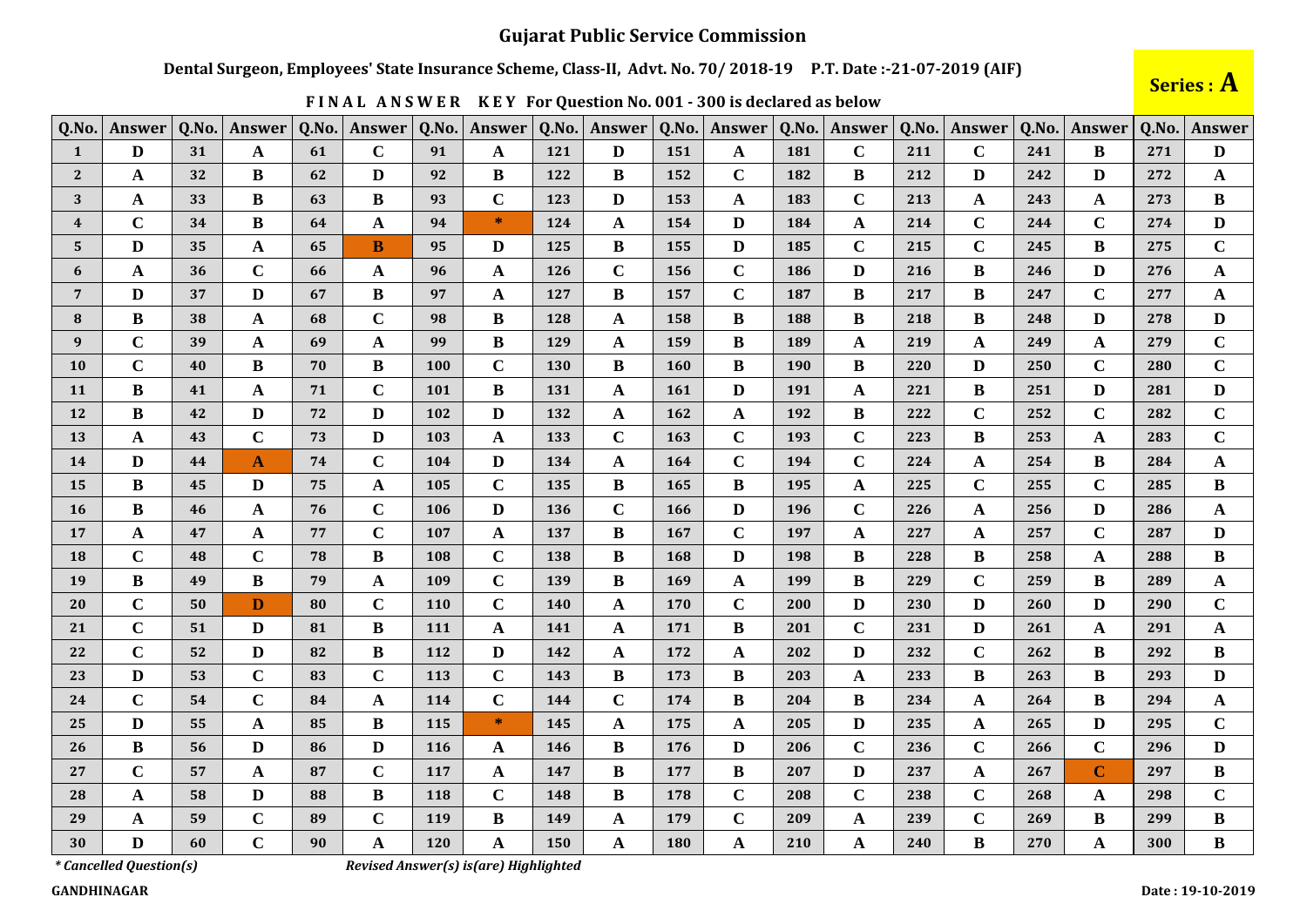### Dental Surgeon, Employees' State Insurance Scheme, Class-II, Advt. No. 70/2018-19 P.T. Date:-21-07-2019 (AIF)

## Series : B

| Q.No.                   | Answer       | Q.No. | Answer       | Q.No. | Answer                | Q.No. | Answer       | Q.No. | Answer       | Q.No.      | Answer      | Q.No. | Answer       | Q.No. | Answer       | Q.No. | Answer       | Q.No. | Answer       |
|-------------------------|--------------|-------|--------------|-------|-----------------------|-------|--------------|-------|--------------|------------|-------------|-------|--------------|-------|--------------|-------|--------------|-------|--------------|
| $\mathbf{1}$            | $\mathbf C$  | 31    | D            | 61    | B                     | 91    | B            | 121   | $\mathbf{A}$ | 151        | B           | 181   | B            | 211   | D            | 241   | A            | 271   | A            |
| $\mathbf{2}$            | $\mathbf C$  | 32    | D            | 62    | B                     | 92    | B            | 122   | A            | 152        | A           | 182   | D            | 212   | $\mathbf C$  | 242   | B            | 272   | B            |
| 3                       | D            | 33    | $\mathbf C$  | 63    | $\mathbf C$           | 93    | $\mathbf A$  | 123   | B            | 153        | B           | 183   | $\mathbf A$  | 213   | B            | 243   | B            | 273   | D            |
| $\overline{\mathbf{4}}$ | $\mathbf C$  | 34    | $\mathbf C$  | 64    | $\mathbf A$           | 94    | D            | 124   | $\mathbf C$  | 154        | B           | 184   | $\mathbf{D}$ | 214   | A            | 244   | B            | 274   | $\mathbf{A}$ |
| 5                       | D            | 35    | A            | 65    | $\, {\bf B}$          | 95    | B            | 125   | A            | 155        | A           | 185   | $\mathbf C$  | 215   | A            | 245   | D            | 275   | $\mathbf C$  |
| 6                       | B            | 36    | D            | 66    | $\mathbf{D}$          | 96    | B            | 126   | B            | 156        | D           | 186   | $\mathbf{D}$ | 216   | $\mathbf C$  | 246   | $\mathbf C$  | 276   | $\mathbf{D}$ |
| $7\phantom{.0}$         | $\mathbf C$  | 37    | A            | 67    | $\mathbf C$           | 97    | A            | 127   | B            | 157        | B           | 187   | A            | 217   | A            | 247   | $\mathbf C$  | 277   | B            |
| 8                       | $\mathbf A$  | 38    | D            | 68    | $\bf{B}$              | 98    | $\mathbf C$  | 128   | B            | 158        | $\mathbf C$ | 188   | $\mathbf C$  | 218   | $\mathbf C$  | 248   | A            | 278   | $\mathbf C$  |
| 9                       | A            | 39    | $\mathbf C$  | 69    | $\mathbf C$           | 99    | $\bf{B}$     | 129   | A            | 159        | $\mathbf C$ | 189   | $\mathbf C$  | 219   | $\mathbf C$  | 249   | $\bf{B}$     | 279   | $\bf{B}$     |
| <b>10</b>               | D            | 40    | $\mathbf C$  | 70    | $\mathbf A$           | 100   | $\mathbf C$  | 130   | A            | <b>160</b> | A           | 190   | $\mathbf C$  | 220   | B            | 250   | A            | 280   | B            |
| 11                      | $\mathbf A$  | 41    | $\mathbf C$  | 71    | $\mathbf A$           | 101   | D            | 131   | $\mathbf{A}$ | <b>161</b> | $\mathbf C$ | 191   | $\mathbf A$  | 221   | B            | 251   | D            | 281   | $\mathbf C$  |
| 12                      | B            | 42    | $\mathbf{D}$ | 72    | $\, {\bf B}$          | 102   | $\bf{B}$     | 132   | $\mathbf C$  | 162        | B           | 192   | $\mathbf{D}$ | 222   | D            | 252   | A            | 282   | $\mathbf{D}$ |
| 13                      | B            | 43    | B            | 73    | $\mathbf C$           | 103   | D            | 133   | A            | 163        | $\mathbf C$ | 193   | $\mathbf C$  | 223   | $\mathbf{A}$ | 253   | B            | 283   | $\mathbf A$  |
| 14                      | B            | 44    | $\mathbf{A}$ | 74    | $\ast$                | 104   | A            | 134   | D            | 164        | A           | 194   | $\mathbf C$  | 224   | $\mathbf C$  | 254   | D            | 284   | B            |
| 15                      | A            | 45    | <sub>B</sub> | 75    | $\mathbf{D}$          | 105   | $\bf{B}$     | 135   | D            | 165        | $\mathbf C$ | 195   | $\ast$       | 225   | B            | 255   | $\mathbf C$  | 285   | D            |
| <b>16</b>               | $\mathbf C$  | 46    | A            | 76    | $\mathbf{A}$          | 106   | $\mathbf C$  | 136   | $\mathbf C$  | 166        | D           | 196   | $\mathbf A$  | 226   | D            | 256   | A            | 286   | $\mathbf C$  |
| 17                      | D            | 47    | $\bf{B}$     | 77    | $\mathbf{A}$          | 107   | $\bf{B}$     | 137   | $\mathbf C$  | 167        | B           | 197   | $\mathbf A$  | 227   | $\mathbf C$  | 257   | A            | 287   | D            |
| 18                      | $\mathbf A$  | 48    | $\mathbf C$  | 78    | $\, {\bf B}$          | 108   | $\mathbf A$  | 138   | B            | 168        | $\bf{B}$    | 198   | $\mathbf C$  | 228   | D            | 258   | $\mathbf{D}$ | 288   | $\mathbf C$  |
| 19                      | $\mathbf A$  | 49    | A            | 79    | B                     | 109   | A            | 139   | B            | 169        | A           | 199   | $\bf{B}$     | 229   | A            | 259   | $\mathbf C$  | 289   | $\mathbf A$  |
| 20                      | B            | 50    | B            | 80    | $\mathbf C$           | 110   | B            | 140   | B            | 170        | B           | 200   | A            | 230   | $\mathbf C$  | 260   | $\mathbf C$  | 290   | $\mathbf{A}$ |
| 21                      | $\mathbf A$  | 51    | $\mathbf C$  | 81    | D                     | 111   | A            | 141   | D            | 171        | A           | 201   | $\bf{B}$     | 231   | D            | 261   | D            | 291   | $\mathbf C$  |
| 22                      | $\mathbf{D}$ | 52    | $\mathbf{D}$ | 82    | $\boldsymbol{\rm{A}}$ | 112   | $\mathbf{A}$ | 142   | $\mathbf{A}$ | 172        | $\bf{B}$    | 202   | $\mathbf C$  | 232   | $\mathbf C$  | 262   | $\mathbf C$  | 292   | $\mathbf{D}$ |
| 23                      | $\mathbf C$  | 53    | D            | 83    | $\mathbf A$           | 113   | $\mathbf C$  | 143   | $\mathbf C$  | 173        | $\mathbf C$ | 203   | $\bf{B}$     | 233   | A            | 263   | $\mathbf C$  | 293   | A            |
| 24                      | $\mathbf{A}$ | 54    | $\mathbf C$  | 84    | $\mathbf C$           | 114   | $\mathbf{A}$ | 144   | $\mathbf C$  | 174        | $\mathbf C$ | 204   | $\mathbf A$  | 234   | B            | 264   | A            | 294   | $\mathbf C$  |
| 25                      | D            | 55    | A            | 85    | $\mathbf{D}$          | 115   | $\bf{B}$     | 145   | B            | 175        | A           | 205   | $\mathbf C$  | 235   | $\mathbf C$  | 265   | B            | 295   | $\mathbf C$  |
| 26                      | A            | 56    | $\mathbf C$  | 86    | $\mathbf A$           | 116   | $\mathbf C$  | 146   | D            | 176        | $\mathbf C$ | 206   | $\mathbf A$  | 236   | D            | 266   | A            | 296   | $\bf{B}$     |
| 27                      | $\mathbf A$  | 57    | $\mathbf C$  | 87    | $\mathbf{D}$          | 117   | $\bf{B}$     | 147   | $\mathbf C$  | 177        | A           | 207   | $\mathbf A$  | 237   | $\mathbf C$  | 267   | D            | 297   | $\bf{B}$     |
| 28                      | $\mathbf C$  | 58    | B            | 88    | B                     | 118   | B            | 148   | D            | 178        | B           | 208   | $\bf{B}$     | 238   | A            | 268   | B            | 298   | B            |
| 29                      | $\bf{B}$     | 59    | A            | 89    | $\mathbf C$           | 119   | $\bf{B}$     | 149   | $\mathbf{A}$ | 179        | B           | 209   | $\mathbf C$  | 239   | B            | 269   | A            | 299   | $\mathbf{A}$ |
| 30                      | $\bf{D}$     | 60    | $\mathbf C$  | 90    | $\mathbf C$           | 120   | A            | 150   | $\mathbf C$  | 180        | D           | 210   | D            | 240   | D            | 270   | $\mathbf C$  | 300   | D            |

FINAL ANSWER KEY For Question No. 001 - 300 is declared as below

\*Cancelled Question(s)

Revised Answer(s) is(are) Highlighted

**GANDHINAGAR**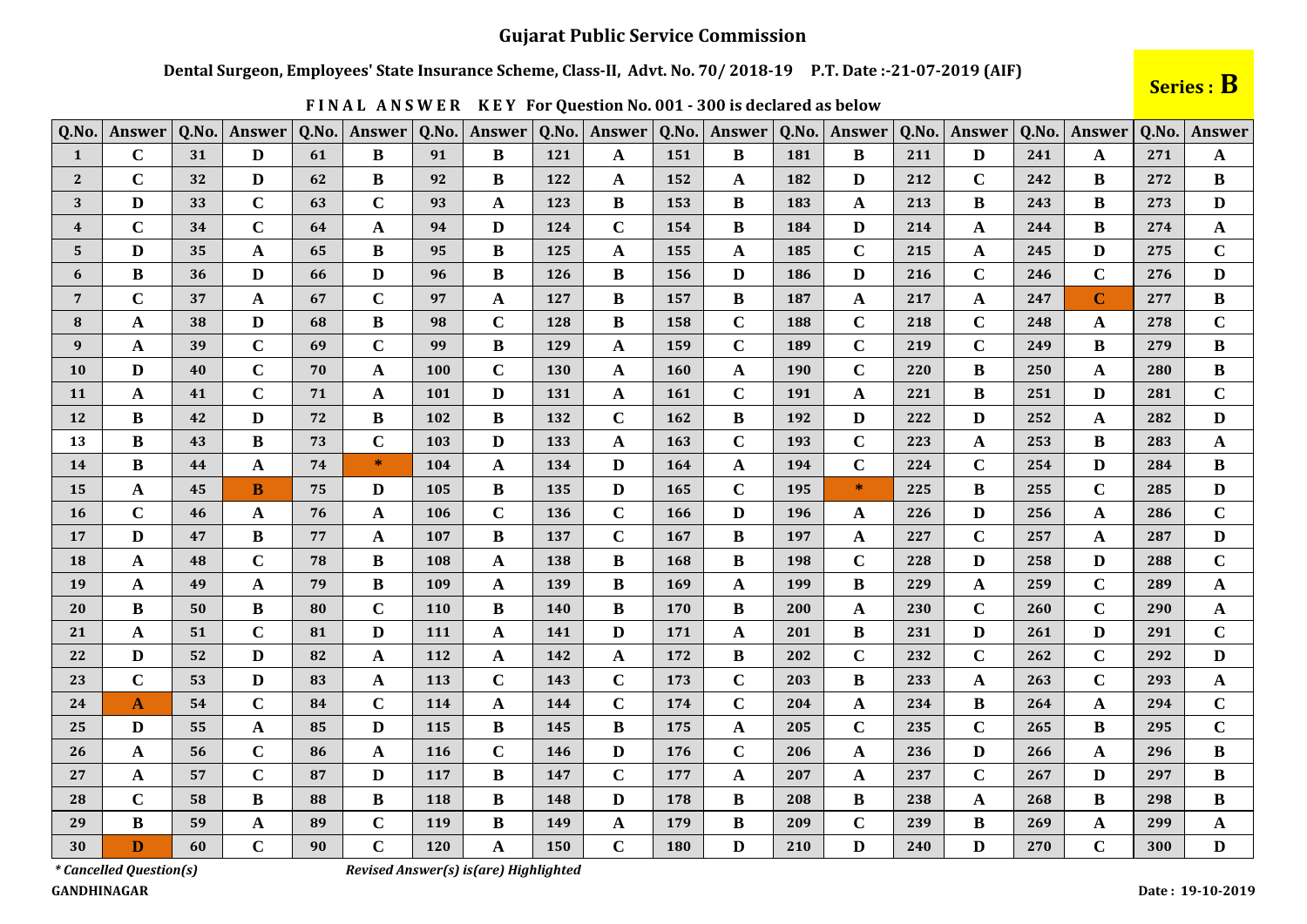### Dental Surgeon, Employees' State Insurance Scheme, Class-II, Advt. No. 70/2018-19 P.T. Date:-21-07-2019 (AIF)

Series : C

| Q.No.           | Answer      | Q.No. | Answer       | Q.No. | Answer                    | Q.No.      | Answer       | Q.No. | <b>Answer</b> | Q.No.      | <b>Answer</b> | Q.No. | Answer       | Q.No. | Answer      | Q.No. | Answer       | Q.No. | Answer                  |
|-----------------|-------------|-------|--------------|-------|---------------------------|------------|--------------|-------|---------------|------------|---------------|-------|--------------|-------|-------------|-------|--------------|-------|-------------------------|
| $\mathbf{1}$    | $\bf{B}$    | 31    | $\mathbf C$  | 61    | $\mathbf{D}$              | 91         | $\mathbf{D}$ | 121   | $\mathbf{D}$  | 151        | $\mathbf A$   | 181   | A            | 211   | $\mathbf A$ | 241   | B            | 271   | $\mathbf C$             |
| $\mathbf{2}$    | B           | 32    | D            | 62    | A                         | 92         | D            | 122   | A             | 152        | A             | 182   | A            | 212   | B           | 242   | $\mathbf C$  | 272   | $\mathbf{D}$            |
| 3               | $\mathbf C$ | 33    | D            | 63    | A                         | 93         | $\mathbf C$  | 123   | $\mathbf C$   | 153        | $\mathbf C$   | 183   | B            | 213   | D           | 243   | B            | 273   | $\mathbf A$             |
| $\overline{4}$  | A           | 34    | $\mathbf C$  | 64    | $\mathbf C$               | 94         | $\mathbf C$  | 124   | $\mathbf C$   | 154        | $\mathbf{A}$  | 184   | $\mathbf C$  | 214   | $\mathbf A$ | 244   | A            | 274   | $\mathbf C$             |
| 5               | $\bf{B}$    | 35    | A            | 65    | $\mathbf{D}$              | 95         | A            | 125   | $\bf{B}$      | 155        | $\bf{B}$      | 185   | A            | 215   | $\mathbf C$ | 245   | $\mathbf C$  | 275   | $\overline{\mathbf{C}}$ |
| 6               | D           | 36    | $\mathbf C$  | 66    | A                         | 96         | D            | 126   | D             | 156        | $\mathbf C$   | 186   | B            | 216   | D           | 246   | A            | 276   | $\bf{B}$                |
| $7\phantom{.0}$ | $\mathbf C$ | 37    | $\mathbf C$  | 67    | D                         | 97         | A            | 127   | $\mathbf C$   | 157        | B             | 187   | B            | 217   | $\bf{B}$    | 247   | A            | 277   | $\, {\bf B}$            |
| 8               | B           | 38    | $\bf{B}$     | 68    | B                         | 98         | D            | 128   | D             | 158        | $\bf{B}$      | 188   | $\bf{B}$     | 218   | $\mathbf C$ | 248   | B            | 278   | $\, {\bf B}$            |
| 9               | $\mathbf C$ | 39    | $\mathbf A$  | 69    | $\mathbf C$               | 99         | $\mathbf C$  | 129   | A             | 159        | $\bf{B}$      | 189   | $\mathbf A$  | 219   | $\bf{B}$    | 249   | $\mathbf C$  | 279   | $\mathbf A$             |
| <b>10</b>       | $\mathbf A$ | 40    | $\mathbf C$  | 70    | $\mathbf C$               | <b>100</b> | $\mathbf C$  | 130   | $\mathbf C$   | <b>160</b> | $\mathbf A$   | 190   | $\mathbf A$  | 220   | B           | 250   | D            | 280   | $\mathbf{D}$            |
| <b>11</b>       | $\mathbf A$ | 41    | $\mathbf C$  | 71    | В                         | 101        | $\mathbf C$  | 131   | B             | 161        | B             | 191   | A            | 221   | A           | 251   | D            | 281   | $\bf{B}$                |
| <b>12</b>       | B           | 42    | $\mathbf C$  | 72    | B                         | 102        | B            | 132   | A             | 162        | D             | 192   | $\mathbf C$  | 222   | B           | 252   | $\mathbf C$  | 282   | $\mathbf{D}$            |
| <b>13</b>       | $\mathbf C$ | 43    | $\mathbf{D}$ | 73    | $\boldsymbol{\mathsf{A}}$ | 103        | $\mathbf C$  | 133   | B             | 163        | $\mathbf{A}$  | 193   | $\mathbf A$  | 223   | B           | 253   | <sub>R</sub> | 283   | $\boldsymbol{\rm{A}}$   |
| <b>14</b>       | $\ast$      | 44    | $\mathbf C$  | 74    | $\mathbf{D}$              | 104        | A            | 134   | B             | 164        | D             | 194   | $\mathbf{D}$ | 224   | $\bf{B}$    | 254   | A            | 284   | $\mathbf C$             |
| 15              | D           | 45    | D            | 75    | $\bf{B}$                  | 105        | $\mathbf C$  | 135   | A             | 165        | $\mathbf C$   | 195   | $\mathbf{D}$ | 225   | D           | 255   | A            | 285   | $\bf{B}$                |
| <b>16</b>       | A           | 46    | $\bf{B}$     | 76    | B                         | 106        | D            | 136   | D             | 166        | D             | 196   | $\mathbf C$  | 226   | $\mathbf C$ | 256   | $\mathbf C$  | 286   | $\mathbf D$             |
| 17              | $\mathbf A$ | 47    | $\mathbf C$  | 77    | $\mathbf A$               | 107        | $\bf{B}$     | 137   | B             | 167        | $\mathbf A$   | 197   | $\mathbf C$  | 227   | $\mathbf C$ | 257   | $\mathbf A$  | 287   | $\mathbf C$             |
| <b>18</b>       | $\bf{B}$    | 48    | $\mathbf A$  | 78    | $\mathbf C$               | 108        | B            | 138   | $\mathbf C$   | 168        | $\mathbf C$   | 198   | B            | 228   | $\mathbf A$ | 258   | $\mathbf C$  | 288   | $\mathbf D$             |
| 19              | B           | 49    | $\mathbf A$  | 79    | B                         | 109        | A            | 139   | $\mathbf C$   | 169        | $\mathbf C$   | 199   | B            | 229   | B           | 259   | $\mathbf C$  | 289   | $\mathbf A$             |
| <b>20</b>       | $\mathbf C$ | 50    | D            | 80    | $\mathbf C$               | <b>110</b> | B            | 140   | A             | 170        | $\mathbf C$   | 200   | B            | 230   | A           | 260   | B            | 290   | $\mathbf C$             |
| 21              | $\mathbf C$ | 51    | $\mathbf A$  | 81    | A                         | 111        | A            | 141   | D             | 171        | $\mathbf A$   | 201   | D            | 231   | D           | 261   | $\mathbf C$  | 291   | $\mathbf D$             |
| 22              | D           | 52    | $\bf{B}$     | 82    | D                         | 112        | $\bf{B}$     | 142   | B             | 172        | $\mathbf{D}$  | 202   | $\mathbf C$  | 232   | A           | 262   | D            | 292   | $\mathbf C$             |
| 23              | B           | 53    | $\bf{B}$     | 83    | $\mathbf C$               | 113        | $\mathbf C$  | 143   | D             | 173        | $\mathbf C$   | 203   | $\mathbf C$  | 233   | B           | 263   | A            | 293   | $\mathbf A$             |
| 24              | A           | 54    | $\bf{B}$     | 84    | $\mathbf{A}$              | 114        | $\mathbf C$  | 144   | A             | 174        | $\mathbf C$   | 204   | A            | 234   | D           | 264   | B            | 294   | $\, {\bf B}$            |
| 25              | B           | 55    | A            | 85    | $\mathbf{D}$              | 115        | $\mathbf{A}$ | 145   | B             | 175        | $\ast$        | 205   | B            | 235   | $\mathbf C$ | 265   | D            | 295   | $\mathbf C$             |
| 26              | $\mathbf A$ | 56    | $\mathbf C$  | 86    | $\mathbf A$               | 116        | $\mathbf C$  | 146   | $\mathbf C$   | 176        | $\mathbf{A}$  | 206   | ${\bf A}$    | 236   | A           | 266   | $\mathbf C$  | 296   | $\mathbf D$             |
| 27              | B           | 57    | $\mathbf{D}$ | 87    | $\mathbf A$               | 117        | $\mathbf{A}$ | 147   | B             | 177        | $\mathbf{A}$  | 207   | $\mathbf{D}$ | 237   | $\mathbf A$ | 267   | D            | 297   | $\mathbf C$             |
| 28              | $\mathbf C$ | 58    | $\mathbf A$  | 88    | $\mathbf C$               | 118        | B            | 148   | $\mathbf{A}$  | 178        | $\mathbf C$   | 208   | B            | 238   | D           | 268   | $\mathbf C$  | 298   | $\boldsymbol{\rm{A}}$   |
| 29              | A           | 59    | A            | 89    | B                         | 119        | $\bf{B}$     | 149   | $\mathbf{A}$  | 179        | $\bf{B}$      | 209   | $\mathbf A$  | 239   | $\mathbf C$ | 269   | A            | 299   | $\, {\bf B}$            |
| 30              | B           | 60    | B            | 90    | D                         | <b>120</b> | D            | 150   | B             | 180        | A             | 210   | $\mathbf C$  | 240   | $\mathbf C$ | 270   | A            | 300   | D                       |

FINAL ANSWER KEY For Question No. 001 - 300 is declared as below

\*Cancelled Question(s)

Revised Answer(s) is(are) Highlighted

**GANDHINAGAR**